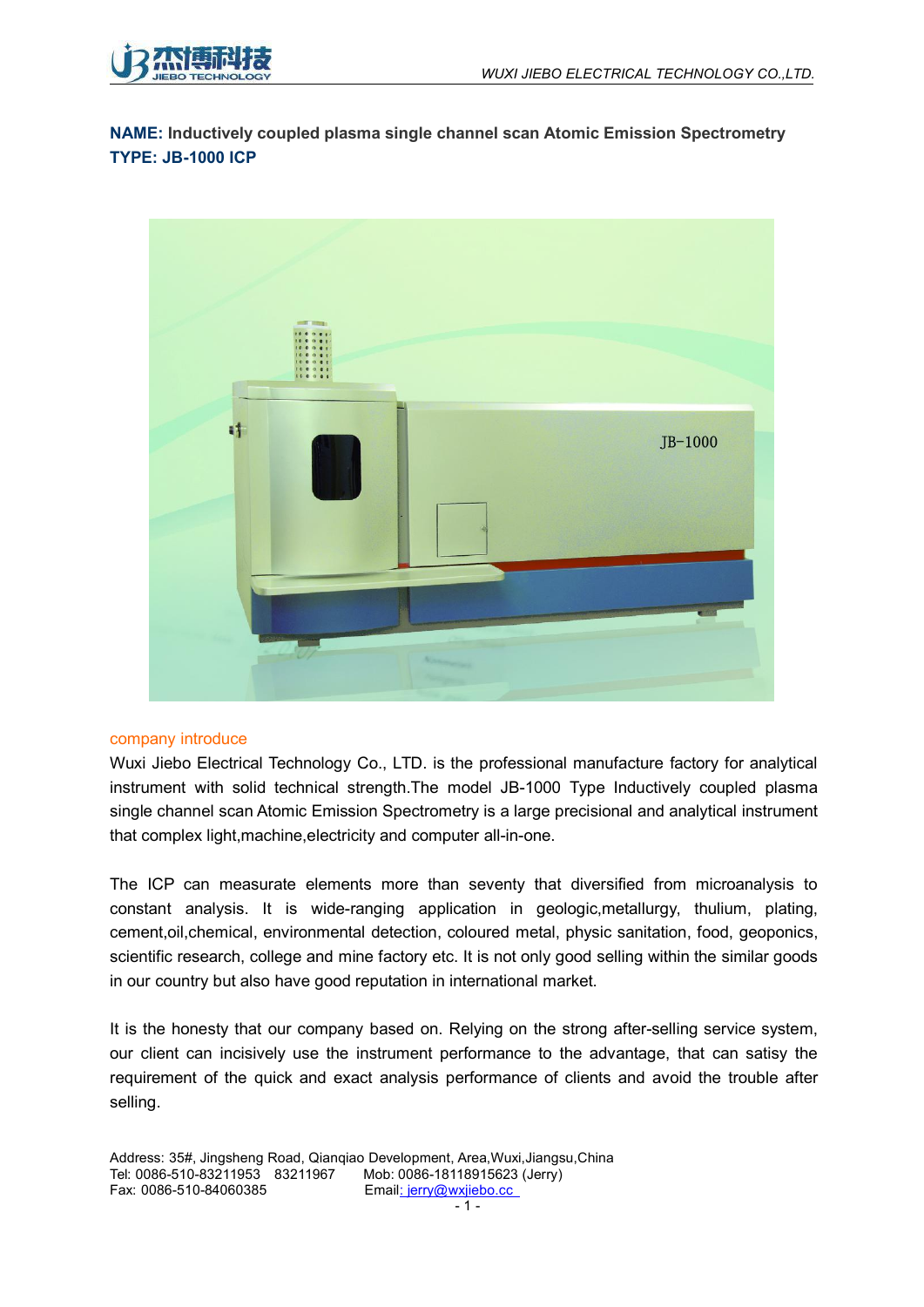

## Main characteristics:

1、The Self-sustaining radio frequency generator with power controlling makes the output power steady.

2、The design of the optimization optical reducing mottle light ,the high reticle ion etch holographic grating guarantee the high resolving power.

3 、 Adoptation of importation step motor and low modulus big-gear transmission framework guarantee scan precision.

4、Adoptation of intelligentize data transmission system heighten the analysis speed.

5、Adoptation of the Windows operating system of good operating system make the instrument operation convinient.

6、Adoptation of two grating for interconvert satisfy demanding of different users.

## Standard configure

| 1, mainframe                       |          |                                                                                 |
|------------------------------------|----------|---------------------------------------------------------------------------------|
| name                               | quantity | specifications                                                                  |
| RF generator                       |          | 40MHz, 800-1200W                                                                |
| Sample introduction system         |          | Concentric quartz tubes, nebulizer, atomization<br>champer, sealed water bottle |
| Scan spectrophotometer             |          | 750mm&1000mm                                                                    |
| Inspecting system                  |          | The F/V switch circuit controlled by single-chip                                |
| Software of instrumental operating |          | The English Windows operating system with<br>compact disc                       |
| Illumination and configure list    |          |                                                                                 |

#### 2、Fittings

concentric quartz tubes、nebulizer、atomization champer、sealed water bottle

| 3、Accessories                                    |                                   |
|--------------------------------------------------|-----------------------------------|
| Name                                             | model                             |
| Automatic temperature-controlling cooling system | AC-2500<br>AC-1500<br>or          |
| High-precision alternating current               | 10KW                              |
| Computer                                         |                                   |
| Printer                                          |                                   |
| Line mercury-arc lamp resource                   | Simulate test saving Argon dosage |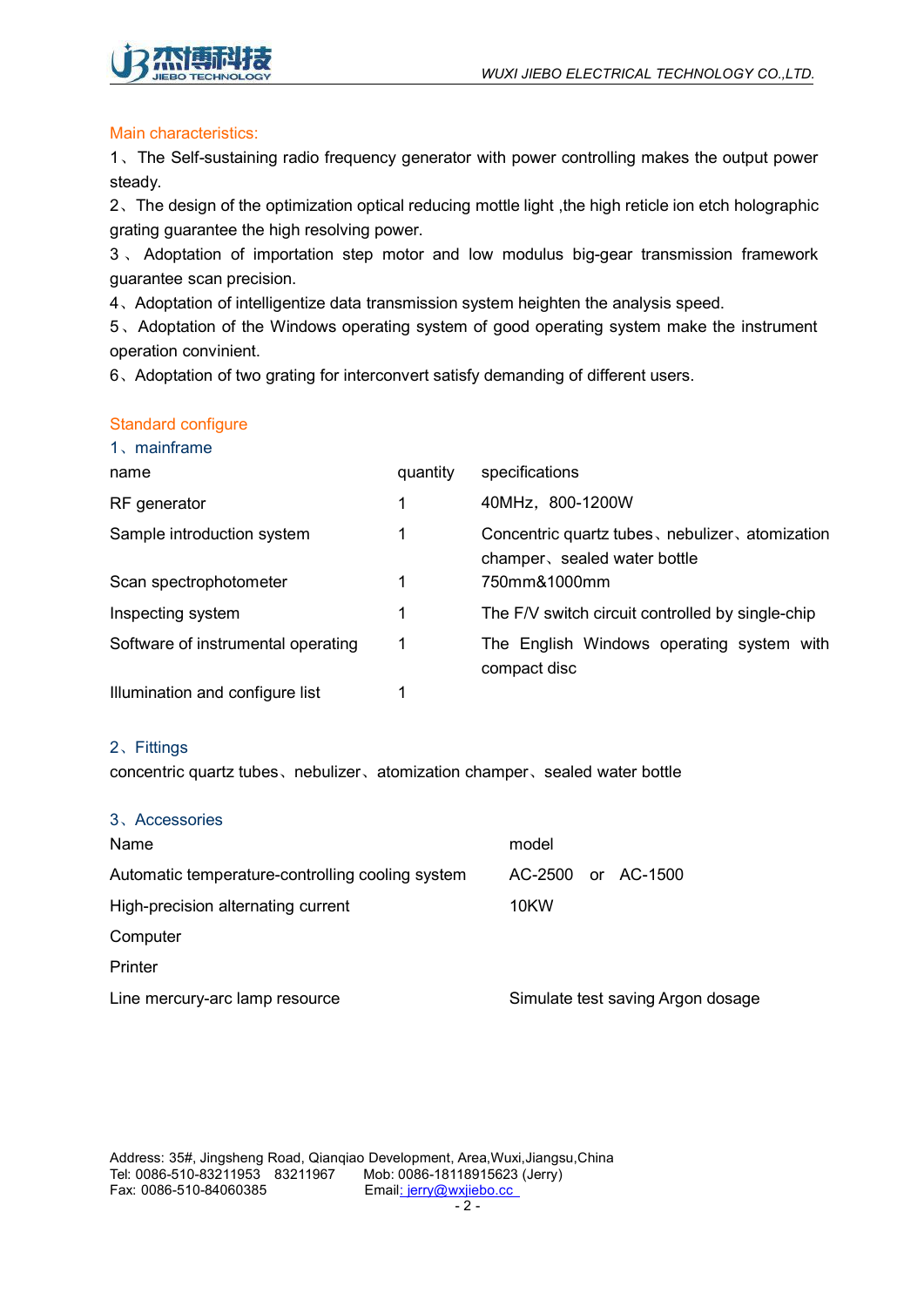

## **Technique index**

## Sample introduction system

| 1、Quartz tubes:        | <b><math>\Phi</math>20mm three concentric type</b> |
|------------------------|----------------------------------------------------|
| 2、Nebulizer:           | <b><i>D</i>6mm</b> coaxial type                    |
| 3、Atomization chamber: | <b>Φ35mm double canister type</b>                  |
| 4, Plasma gas flow:    | 100-1000L/h                                        |
| 5、Assistant gas flow:  | $6-60$ L/h                                         |
| 6. Carrier gas volume: | 6-60L/h                                            |

、Carrier gas pressure: Maximum 0.3Mpa

# Radio frequency generator

、Circuit type: Self oscillate circuit,coaxial-cable output, matching tune 、Work frequency: 40MHz

- 、Frequency stability: <0.1%
- 、Power output: 800-1200W
- 、Power output stability: <0.2%
- 、Power supply: 220V 25A

## Scaning spectrophotometer

| 1. Light way system:     | Czerny Turner type                               |
|--------------------------|--------------------------------------------------|
| 2、Focus:                 | 750mm、1000mm                                     |
| 3、Grating:               | lon etch holographic grating,                    |
|                          | reticle density 3600line/mm&2400line/mm.         |
|                          | reticle area (80x100)mm                          |
| 4、Resolving power:       | ≤0.008nm                                         |
| 5、Scan wavelength range: | 3600line/mm scan wave length range: 195 nm-500nm |
|                          | 2400line/mm scan wave length range: 195nm-800nm  |
| 6. Scan step distance:   | $0.0006$ nm                                      |
| 7. Scan repeat quality:  | ≤0.0006nm                                        |

#### Inspection system

- 、The F/V switch circuit controlled by singlechip
- 、Sampling time: 100ms-10s
- 、Photomultiplier Tube: R212UH
- 、PMT negative high voltage: 200-990V, stability ≤0.05%

#### Equipment technical index:

- 、Analytic speed: Over 10 element per minute
- 、Precision: Relatively standard deviation RSD≤2%(short time stability)
- 、Stability: Relatively standard deviation RSD≤3%(one hour measure)
- 、Measure line range: ≥5 scalar class
- 、Inspect lowest limit: Typical element inspect limit reference below table

Address: 35#, Jingsheng Road, Qianqiao Development, Area, Wuxi, Jiangsu, China<br>Tel: 0086-510-83211953 83211967 Mob: 0086-18118915623 (Jerry) Tel: 0086-510-83211953 83211967 Fax: 0086-510-84060385 Email: jerry@wxjiebo.cc